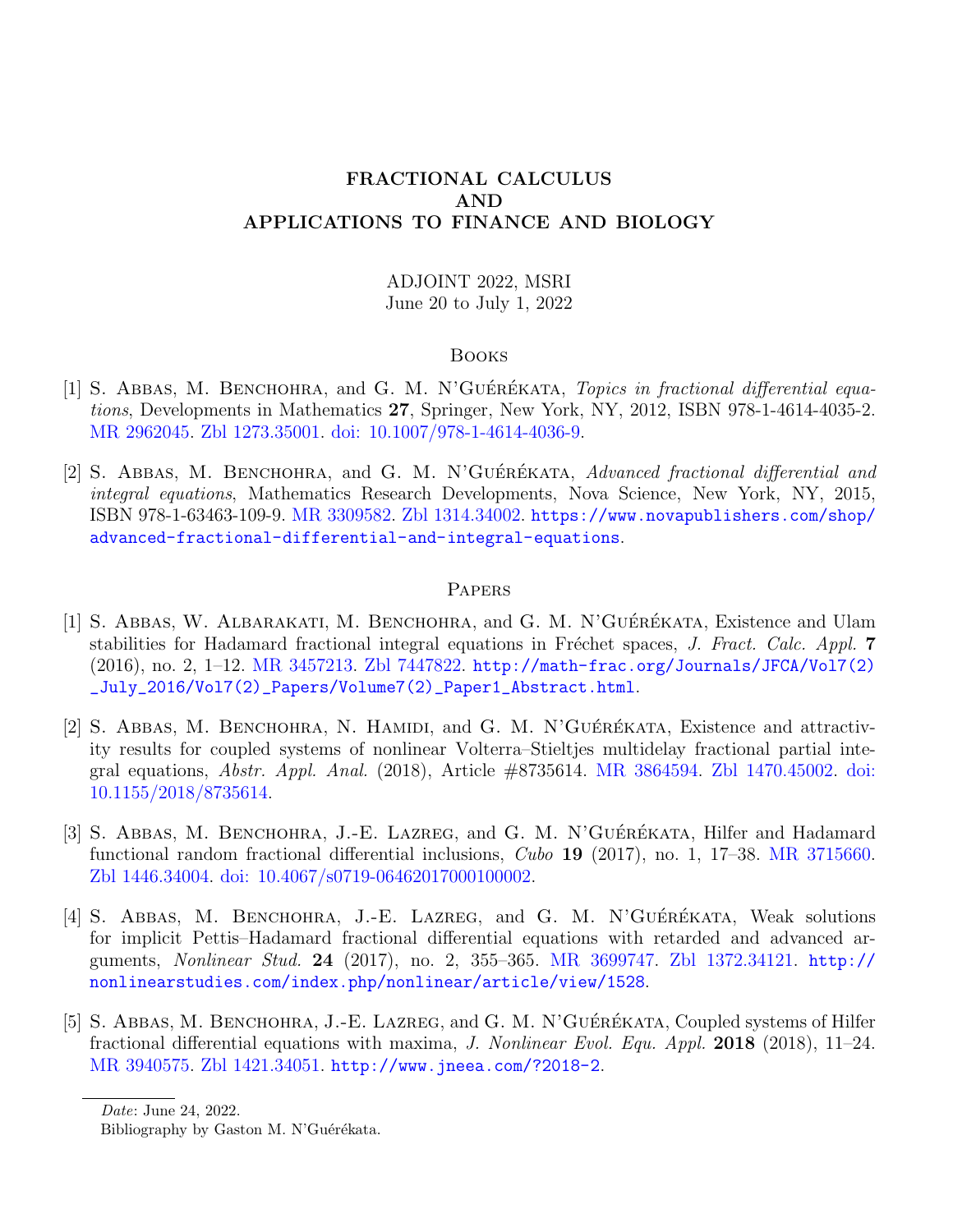- [6] S. ABBAS, M. BENCHOHRA, and G. M. N'GUÉRÉKATA, Asymptotic stability in nonlinear delay differential equations of fractional order, J. Nonlinear Evol. Equ. Appl. (2012), 85–96. [MR 3634433.](http://www.ams.org/mathscinet-getitem?mr=3634433) [Zbl 6496463.](http://www.zbmath.org/?q=an:6496463) <http://www.jneea.com?2012-7>.
- [7] S. ABBAS, M. BENCHOHRA, and G. M. N'GUÉRÉKATA, Instantaneous and noninstantaneous impulsive integrodifferential equations in Banach spaces, Abstr. Appl. Anal. (2020), Article #2690125. [MR 4101740.](http://www.ams.org/mathscinet-getitem?mr=4101740) [Zbl 1474.34557.](http://www.zbmath.org/?q=an:1474.34557) [doi: 10.1155/2020/2690125.](https://doi.org/10.1155/2020/2690125)
- [8] S. ABBAS, M. BENCHOHRA, and G. M. N'GUÉRÉKATA, Periodic mild solutions of infinite delay not instantaneous impulsive evolution inclusions, Vietnam J. Math. 50 (2022), no. 1, 287–299. [MR 4345392.](http://www.ams.org/mathscinet-getitem?mr=4345392) [Zbl 7438398.](http://www.zbmath.org/?q=an:7438398) [doi: 10.1007/s10013-021-00487-7.](https://doi.org/10.1007/s10013-021-00487-7)
- [9] S. ABBAS, M. BENCHOHRA, G. M. N'GUÉRÉKATA, and B. A. SLIMANI, Darboux problem for fractional-order discontinuous hyperbolic partial differential equations in Banach algebras, Complex Var. Elliptic Equ. 57 (2012), no. 2–4, 337–350. [MR 2886745.](http://www.ams.org/mathscinet-getitem?mr=2886745) [Zbl 1235.26006.](http://www.zbmath.org/?q=an:1235.26006) [doi:](https://doi.org/10.1080/17476933.2011.555542) [10.1080/17476933.2011.555542.](https://doi.org/10.1080/17476933.2011.555542)
- [10] S. ABBAS, M. BENCHOHRA, G. M. N'GUÉRÉKATA, and Y. ZHOU, Coupled Pettis Hadamard fractional differential systems with retardation and anticipation, Surv. Math. Appl. 16 (2021), 95– 109. [MR 4224406.](http://www.ams.org/mathscinet-getitem?mr=4224406) [Zbl 1470.34212.](http://www.zbmath.org/?q=an:1470.34212) [https://www.utgjiu.ro/math/sma/v16/a16\\_05.html](https://www.utgjiu.ro/math/sma/v16/a16_05.html).
- [11] S. ABBAS, M. BENCHOHRA, G. M. N'GUÉRÉKATA, and Y. ZHOU, Periodic mild solutions of infinite delay second order evolution equations with impulses, *Electron. J. Math. Anal. Appl.* 9 (2021), no. 1, 179–190. [MR 4149939.](http://www.ams.org/mathscinet-getitem?mr=4149939) [Zbl 1463.34289.](http://www.zbmath.org/?q=an:1463.34289) [http://math-frac.org/Journals/EJMAA/](http://math-frac.org/Journals/EJMAA/Vol9(1)_Jan_2021/Vol9(1)_Papers/Volume9(1)_Paper16_Abstract.html) [Vol9\(1\)\\_Jan\\_2021/Vol9\(1\)\\_Papers/Volume9\(1\)\\_Paper16\\_Abstract.html](http://math-frac.org/Journals/EJMAA/Vol9(1)_Jan_2021/Vol9(1)_Papers/Volume9(1)_Paper16_Abstract.html).
- [12] A. ANGURAJ, P. KARTHIKEYAN, and G. M. N'GUÉRÉKATA, Nonlocal Cauchy problem for some fractional abstract integro-differential equations in Banach spaces, Commun. Math. Anal. 6 (2009), no. 1, 31–35. [MR 2465356.](http://www.ams.org/mathscinet-getitem?mr=2465356) [Zbl 1167.34387.](http://www.zbmath.org/?q=an:1167.34387)
- [13] M. BENCHOHRA, F. BERHOUN, and G. M. N'GUÉRÉKATA, Bounded solutions for fractional order differential equations on the half-line, *Bull. Math. Anal. Appl.* 4 (2012), no. 1, 62–71. [MR 2955875.](http://www.ams.org/mathscinet-getitem?mr=2955875) [Zbl 1314.34015.](http://www.zbmath.org/?q=an:1314.34015) [http://www.bmathaa.org/repository/docs/BMAA4\\_1\\_6.pdf](http://www.bmathaa.org/repository/docs/BMAA4_1_6.pdf).
- [14] M. BENCHOHRA, J.-E. LAZREG, and G. M. N'GUÉRÉKATA, Nonlinear implicit Hadamards fractional differential equations, *Intl. J. Evol. Equ.* **10** (2015), no. 3-4, 283-295. [Zbl 7492822.](http://www.zbmath.org/?q=an:7492822) <https://www.proquest.com/docview/2135591274>.
- [15] M. BENCHOHRA, J.-E. LAZREG, and G. M. N'GUÉRÉKATA, Nonlinear implicit Hadamards fractional differential equations on Banach space with retarded and advanced arguments, in Evolution equations: almost periodicity and beyond (G. M. N'GUÉRÉKATA, J. LIANG, and A. PANKOV, eds.), Mathematics Research Developments, Nova Science, 2018, ISBN 978-1-53614-258-7. [https://novapublishers.com/shop/](https://novapublishers.com/shop/evolution-equations-almost-periodicity-and-beyond-in-memory-of-professor-v-v-zhikov) [evolution-equations-almost-periodicity-and-beyond-in-memory-of-professor-v-v-zhikov](https://novapublishers.com/shop/evolution-equations-almost-periodicity-and-beyond-in-memory-of-professor-v-v-zhikov).
- [16] M. BENCHOHRA, S. LITIMEIN, and G. M. N'GUÉRÉKATA, On fractional integro-differential inclusions with state-dependent delay in Banach spaces, Appl. Anal. 92 (2013), no. 2, 335–350. [MR 3022861.](http://www.ams.org/mathscinet-getitem?mr=3022861) [Zbl 1269.34083.](http://www.zbmath.org/?q=an:1269.34083) [doi: 10.1080/00036811.2011.616496.](https://doi.org/10.1080/00036811.2011.616496)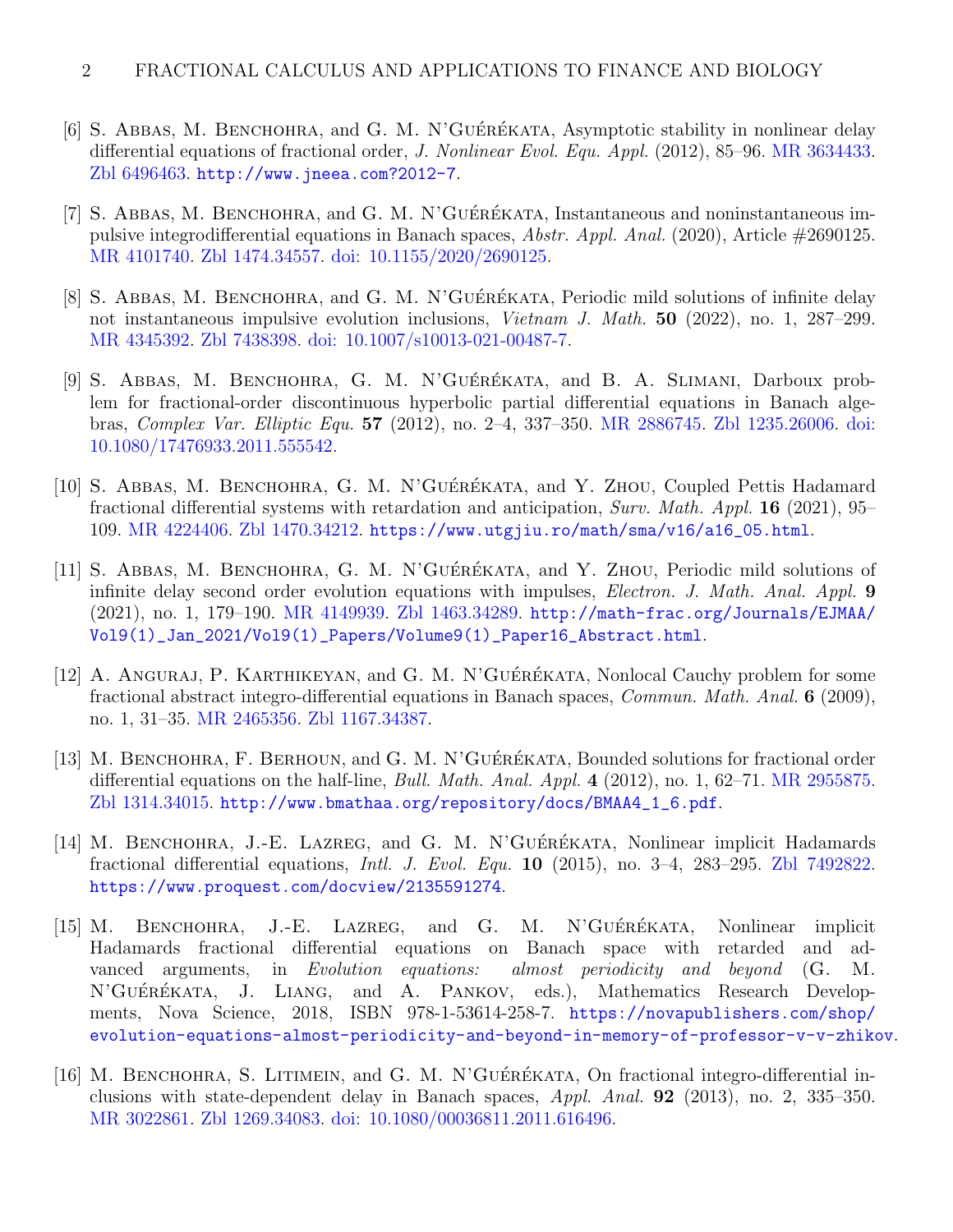- [17] M. BENCHOHRA, G. M. N'GUÉRÉKATA, and N. REZOUG, S-asymptotically  $\omega$ -periodic mild solutions for second order evolution equations, in Evolutionary processes and ap $plications$  (G. M. N'GUÉRÉKATA, ed.), Advances in Evolution Equations, Nova Science, 2020, ISBN 978-1-53616-350-6, pp. 151–174. [https://novapublishers.com/shop/](https://novapublishers.com/shop/evolutionary-processes-and-applications) [evolutionary-processes-and-applications](https://novapublishers.com/shop/evolutionary-processes-and-applications).
- [18] M. BENCHOHRA, G. M. N'GUÉRÉKATA, and D. SEBA, Measure of noncompactness and nondensely defined semilinear functional differential equations with fractional order, Cubo 12 (2010), no. 3, 35–48. [MR 2779372.](http://www.ams.org/mathscinet-getitem?mr=2779372) [Zbl 1219.34100.](http://www.zbmath.org/?q=an:1219.34100) [doi: 10.4067/s0719-06462010000300003.](https://doi.org/10.4067/s0719-06462010000300003)
- [19] A. BOUDJERIDA, D. SEBA, and G. M. N'GUÉRÉKATA, Controllability of coupled systems for impulsive  $\phi$ -Hilfer fractional integro-differential inclusions, Appl. Anal. **101** (2022), no. 2, 383–400. [MR 4392116.](http://www.ams.org/mathscinet-getitem?mr=4392116) [Zbl 7495645.](http://www.zbmath.org/?q=an:7495645) [doi: 10.1080/00036811.2020.1742884.](https://doi.org/10.1080/00036811.2020.1742884)
- [20] D. BRINDLE and G. M. N'GUÉRÉKATA, S-asymptotically  $\omega$ -periodic mild solutions to fractional differential equations, Electron. J. Differential Equations (2020), Article #30. [MR 4090039.](http://www.ams.org/mathscinet-getitem?mr=4090039) [Zbl 1451.34083.](http://www.zbmath.org/?q=an:1451.34083) <https://ejde.math.txstate.edu/Volumes/2020/30/abstr.html#latest>.
- [21] F. CHABANE, S. ABBAS, M. BENBACHIR, M. BENCHOHRA, and G. M. N'GUÉRÉKATA, Existence of concave positive solutions for nonlinear fractional differential equations with  $p$ -Laplacian operator, Vietnam J. Math. (2022), To appear. [doi: 10.1007/s10013-022-00552-9.](https://doi.org/10.1007/s10013-022-00552-9)
- [22] Y.-K. CHANG, M. M. ARJUNAN, G. M. N'GUÉRÉKATA, and V. KAVITHA, On global solutions to fractional functional differential equations with infinite delay in Fréchet spaces, Comput. Math. Appl. 62 (2011), no. 3, 1228–1237. [MR 2824710.](http://www.ams.org/mathscinet-getitem?mr=2824710) [Zbl 1228.34015.](http://www.zbmath.org/?q=an:1228.34015) [doi: 10.1016/j.camwa.2011.03.039.](https://doi.org/10.1016/j.camwa.2011.03.039)
- [23] C. CUEVAS, G. M. N'GUÉRÉKATA, and A. SEPULVEDA, Pseudo almost automorphic solutions to fractional differential and integro-differential equations, *Commun. Appl. Anal.* **16** (2012), no. 1, 131–152. [MR 2933194.](http://www.ams.org/mathscinet-getitem?mr=2933194) [Zbl 1264.43005.](http://www.zbmath.org/?q=an:1264.43005)
- [24] C. DERBAZI, Z. BAITICHE, M. BENCHOHRA, and G. M. N'GUÉRÉKATA, Existence, uniqueness, and Mittag–Leffler–Ulam stability results for Cauchy problem involving  $\psi$ -Caputo derivative in Banach and Fréchet spaces, *Int. J. Differ. Equ.* (2020), Article #6383916. [MR 4166483.](http://www.ams.org/mathscinet-getitem?mr=4166483) [Zbl 1470.34012.](http://www.zbmath.org/?q=an:1470.34012) [doi: 10.1155/2020/6383916.](https://doi.org/10.1155/2020/6383916)
- [25] T. DIAGANA, G. M. MOPHOU, and G. M. N'GUÉRÉKATA, On the existence of mild solutions to some semilinear fractional integro-differential equations, Electron. J. Qual. Theory Differ. Equ. (2010), Article #58. [MR 2725001.](http://www.ams.org/mathscinet-getitem?mr=2725001) [Zbl 1211.34094.](http://www.zbmath.org/?q=an:1211.34094) [doi: 10.14232/ejqtde.2010.1.58.](https://doi.org/10.14232/ejqtde.2010.1.58)
- [26] B. ES-SEBBAR, K. EZZINBI, and G. M. N'GUÉRÉKATA, Bohr–Neugebauer property for almost automorphic partial functional differential equations,  $Appl. Anal.$  **98** (2019), no. 1–2, 381–407. [MR 3902137.](http://www.ams.org/mathscinet-getitem?mr=3902137) [Zbl 1415.34116.](http://www.zbmath.org/?q=an:1415.34116) [doi: 10.1080/00036811.2017.1382686.](https://doi.org/10.1080/00036811.2017.1382686)
- [27] M. ETEFA, G. M. N'GUÉRÉKATA, and M. BENCHOHRA, Existence and uniqueness of solutions to impulsive fractional differential equations via the deformable derivative, Applicable Analysis (2022), To appear in the Memorial Special issue to A. Pankov. [doi: 10.1080/00036811.2021.1979224.](https://doi.org/10.1080/00036811.2021.1979224)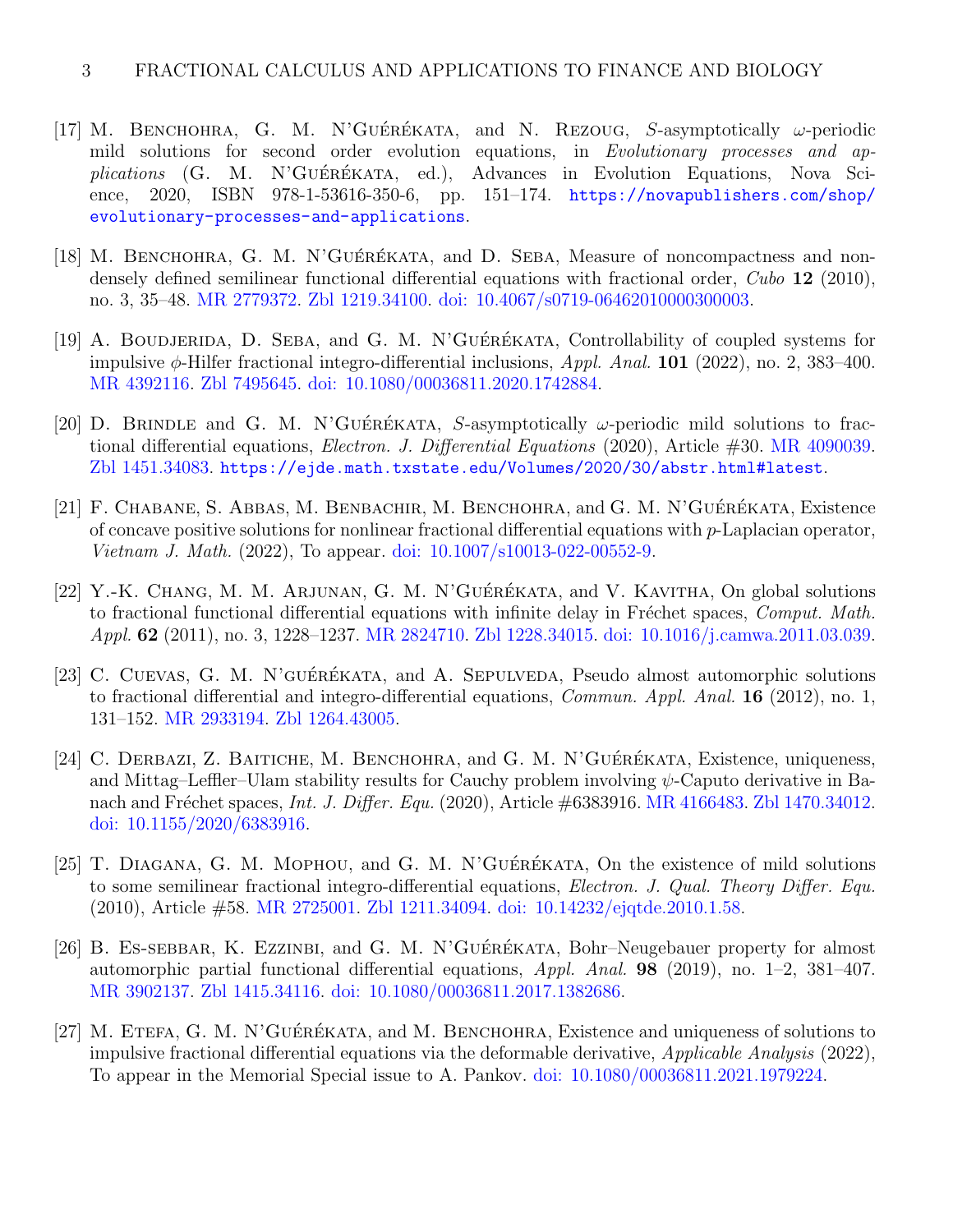- [28] R. G. FOKO TIOMELA and G. M. N'GUÉRÉKATA,  $(\omega, c)$ -asymptotically periodic solutions to some fractional integro-differential equations,  $J. Fract.$  Calc. Appl. 13 (2022), no. 2, 100–115. [http://math-frac.org/Journals/JFCA/Vol13\(2\)\\_July\\_2022/Vol13\(2\)](http://math-frac.org/Journals/JFCA/Vol13(2)_July_2022/Vol13(2)_Papers/Volume13(2)_Paper8_Abstract.html) [\\_Papers/Volume13\(2\)\\_Paper8\\_Abstract.html](http://math-frac.org/Journals/JFCA/Vol13(2)_July_2022/Vol13(2)_Papers/Volume13(2)_Paper8_Abstract.html).
- [29] R. G. FOKO TIOMELA, F. NOROUZI, G. M. N'GUÉRÉKATA, and G. M. MOPHOU, On the stability and stabilization of some semilinear fractional differential equations in Banach spaces, Fract. Differ. Calc. 10 (2020), no. 2, 267–290. [MR 4191751.](http://www.ams.org/mathscinet-getitem?mr=4191751) [Zbl 7441117.](http://www.zbmath.org/?q=an:7441117) [doi: 10.7153/fdc-2020-10-17.](https://doi.org/10.7153/fdc-2020-10-17)
- [30] M. KÉRÉ and G. M. N'GUÉRÉKATA,  $\mu$ -pseudo almost automorphic mild solutions for two terms order fractional differential equations, Fract. Differ. Calc. 10 (2020), no. 1, 93–108. [MR 4123676.](http://www.ams.org/mathscinet-getitem?mr=4123676) [Zbl 7441106.](http://www.zbmath.org/?q=an:7441106) [doi: 10.7153/fdc-2020-10-06.](https://doi.org/10.7153/fdc-2020-10-06)
- [31] M. KÉRÉ, G. M. N'GUÉRÉKATA, and E. R. OUEAMA-GUENGAI, An existence result of  $(\omega, c) 1$ almost periodic mild solutions to some fractional differential equations, PanAmer. Math. J. 31 (2021), no. 3, 11–12, To appear.
- [32] J. LARROUY and G. M. N'GUÉRÉKATA,  $(\omega, c)$ -periodic and asymptotically  $(\omega, c)$ -periodic mild solutions to fractional Cauchy problems, Applicable Analysis (2022), To appear. [doi:](https://doi.org/10.1080/00036811.2021.1967332) [10.1080/00036811.2021.1967332.](https://doi.org/10.1080/00036811.2021.1967332)
- [33] F. Li and G. M. N'GUÉRÉKATA, Existence and uniqueness of mild solution for fractional integrodifferential equations, Adv. Difference Equ. (2010), Article  $\#158789$ . [MR 2669702.](http://www.ams.org/mathscinet-getitem?mr=2669702) [Zbl 1198.45015.](http://www.zbmath.org/?q=an:1198.45015) [doi: 10.1186/1687-1847-2010-158789.](https://doi.org/10.1186/1687-1847-2010-158789)
- [34] C. LIZAMA and G. M. N'GUÉRÉKATA, Mild solutions for abstract fractional differential equations, Appl. Anal. 92 (2013), no. 8, 1731–1754. [MR 3169129.](http://www.ams.org/mathscinet-getitem?mr=3169129) [Zbl 1276.34004.](http://www.zbmath.org/?q=an:1276.34004) [doi:](https://doi.org/10.1080/00036811.2012.698271) [10.1080/00036811.2012.698271.](https://doi.org/10.1080/00036811.2012.698271)
- [35] M. MEBRAT and G. M. N'GUÉRÉKATA, A Cauchy problem for some fractional differential equation via deformable derivatives, *J. Nonlinear Evol. Equ. Appl.* (2020), 55–63. [MR 4117658.](http://www.ams.org/mathscinet-getitem?mr=4117658) [Zbl 1461.34081.](http://www.zbmath.org/?q=an:1461.34081) <http://www.jneea.com/?2020-4>.
- [36] M. MEBRAT and G. M. N'GUÉRÉKATA, An existence result for some fractional integro-differential equations in Banach spaces via deformable derivatives, J. Math. Extension 16 (2022), no. 8, Article #1727. [doi: 10.30495/JME.2022.1727.](https://doi.org/10.30495/JME.2022.1727)
- [37] A. MERIL, G. M. MOPHOU, and G. M. N'GUÉRÉKATA, Asymptotic behavior of bounded mild solutions of some functional differential and fractional differential equations, Differential Integral Equations 24 (2011), no. 5–6, 401–416. [MR 2809613.](http://www.ams.org/mathscinet-getitem?mr=2809613) [Zbl 1249.34222.](http://www.zbmath.org/?q=an:1249.34222) [https://projecteuclid.](https://projecteuclid.org/journals/differential-and-integral-equations/volume-24/issue-5_2f_6/Asymptotic-behavior-of-bounded-mild-solutions-of-some-functional-differential/die/1356018910.full) [org/journals/differential-and-integral-equations/volume-24/issue-5\\_2f\\_6/](https://projecteuclid.org/journals/differential-and-integral-equations/volume-24/issue-5_2f_6/Asymptotic-behavior-of-bounded-mild-solutions-of-some-functional-differential/die/1356018910.full) [Asymptotic-behavior-of-bounded-mild-solutions-of-some-functional-differential/](https://projecteuclid.org/journals/differential-and-integral-equations/volume-24/issue-5_2f_6/Asymptotic-behavior-of-bounded-mild-solutions-of-some-functional-differential/die/1356018910.full) [die/1356018910.full](https://projecteuclid.org/journals/differential-and-integral-equations/volume-24/issue-5_2f_6/Asymptotic-behavior-of-bounded-mild-solutions-of-some-functional-differential/die/1356018910.full).
- [38] S. MONDAL, N. BAIRAGI, and G. M. N'GUÉRÉKATA, Global stability of a Leslie–Gower-type fractional order tritrophic food chain model, Fract. Differ. Calc. 9 (2019), no. 1, 149–161. [MR 3986980.](http://www.ams.org/mathscinet-getitem?mr=3986980) [Zbl 1438.34159.](http://www.zbmath.org/?q=an:1438.34159) [doi: 10.7153/fdc-2019-09-11.](https://doi.org/10.7153/fdc-2019-09-11)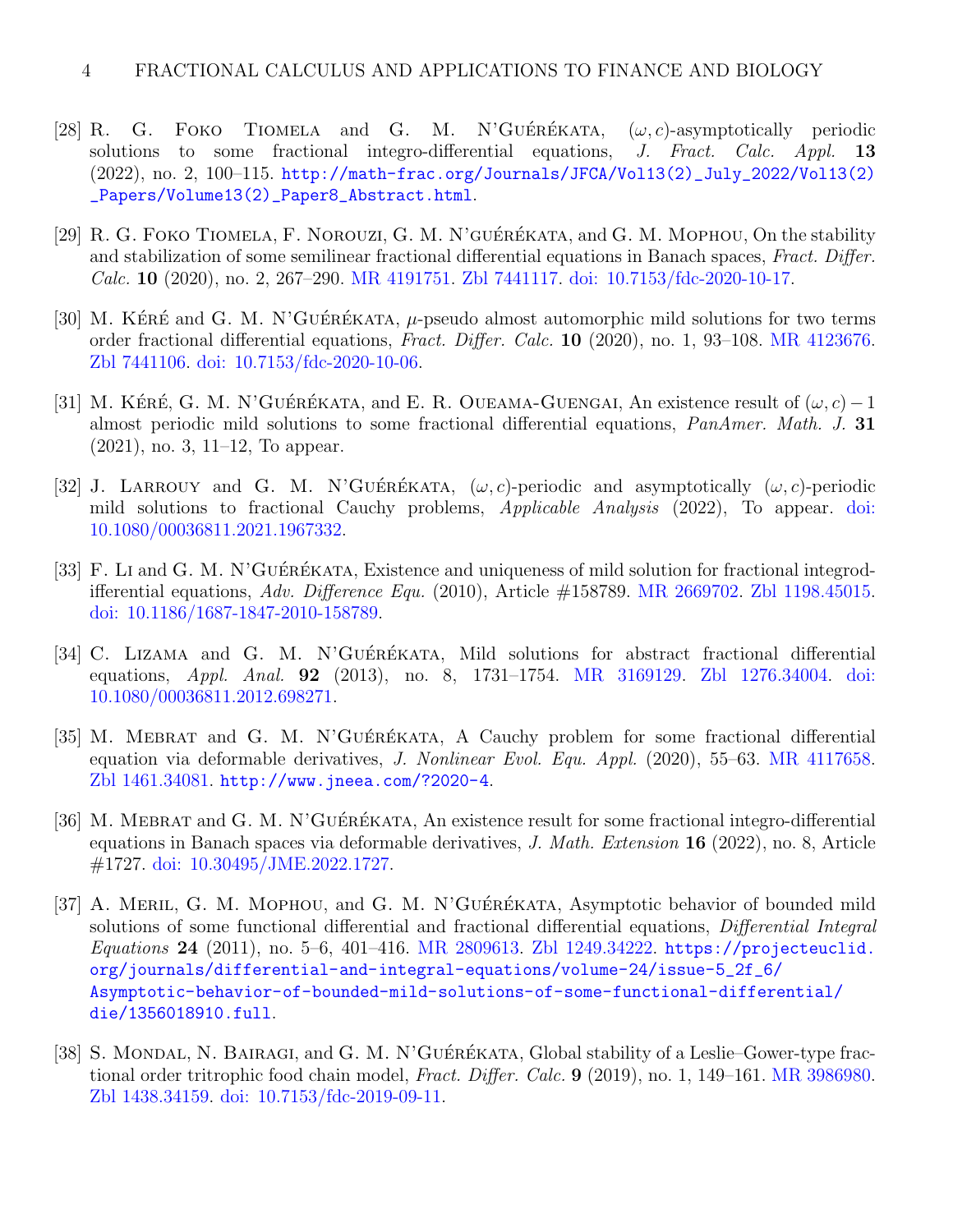- [39] G. M. MOPHOU and G. M. N'GUÉRÉKATA, Existence of mild solutions of some semilinear neutral fractional functional evolution equations with infinite delay,  $Appl. Math. Comput. 216 (2010), no. 1,$ 61–69. [MR 2596132.](http://www.ams.org/mathscinet-getitem?mr=2596132) [Zbl 1191.34098.](http://www.zbmath.org/?q=an:1191.34098) [doi: 10.1016/j.amc.2009.12.062.](https://doi.org/10.1016/j.amc.2009.12.062)
- [40] G. M. MOPHOU and G. M. N'GUÉRÉKATA, Controllability of semilinear neutral fractional functional evolution equations with infinite delay, *Nonlinear Stud.* **18** (2011), no. 2, 195–209. [MR 2828521.](http://www.ams.org/mathscinet-getitem?mr=2828521) [Zbl 1236.34105.](http://www.zbmath.org/?q=an:1236.34105) [http://nonlinearstudies.com/index.php/nonlinear/article/](http://nonlinearstudies.com/index.php/nonlinear/article/view/657) [view/657](http://nonlinearstudies.com/index.php/nonlinear/article/view/657).
- [41] G. M. MOPHOU and G. M. N'GUÉRÉKATA, On a class of fractional differential equations in a Sobolev space, Appl. Anal. 91 (2012), no. 1, 15–34. [MR 2864690.](http://www.ams.org/mathscinet-getitem?mr=2864690) [Zbl 1237.49007.](http://www.zbmath.org/?q=an:1237.49007) [doi:](https://doi.org/10.1080/00036811.2010.534730) [10.1080/00036811.2010.534730.](https://doi.org/10.1080/00036811.2010.534730)
- [42] G. M. MOPHOU and G. M. N'GUÉRÉKATA, An existence result of  $(\omega, c)$ -periodic mild solutions to some fractional differential equation, Nonlinear Stud. 27 (2020), no. 1, 167– 175. [MR 4073135.](http://www.ams.org/mathscinet-getitem?mr=4073135) [Zbl 1462.34070.](http://www.zbmath.org/?q=an:1462.34070) [http://www.nonlinearstudies.com/index.php/nonlinear/](http://www.nonlinearstudies.com/index.php/nonlinear/article/view/2146) [article/view/2146](http://www.nonlinearstudies.com/index.php/nonlinear/article/view/2146).
- [43] G. M. MOPHOU and G. M. N'GUÉRÉKATA, Note on some fractional differential equations with nonlocal conditions, *MESA* (2022), Accepted.
- [44] G. M. MOPHOU, G. M. N'GUÉRÉKATA, and V. VALMORIN, Pseudo almost automorphic solutions of a neutral functional fractional differential equations, Int. J. Evol. Equ. 4 (2010), no. 2, 249–259. [MR 2650129.](http://www.ams.org/mathscinet-getitem?mr=2650129) [Zbl 1208.34118.](http://www.zbmath.org/?q=an:1208.34118)
- [45] G. M. MOPHOU, G. M. N'GUÉRÉKATA, and V. VALMORIN, Asymptotic behavior of mild solutions of some fractional functional integro-differential equations, Afr. Diaspora J. Math. 16 (2013), no. 1, 70–81. [MR 3161672.](http://www.ams.org/mathscinet-getitem?mr=3161672) [Zbl 1294.47100.](http://www.zbmath.org/?q=an:1294.47100) <https://projecteuclid.org/euclid.adjm/1391091308>.
- [46] G. M. N'GUÉRÉKATA, Almost automorphic solutions to second-order semilinear evolution equations, Nonlinear Anal. 71 (2009), no. 12, e432–e435. [MR 2671851.](http://www.ams.org/mathscinet-getitem?mr=2671851) [Zbl 1238.34082.](http://www.zbmath.org/?q=an:1238.34082) [doi:](https://doi.org/10.1016/j.na.2008.11.004) [10.1016/j.na.2008.11.004.](https://doi.org/10.1016/j.na.2008.11.004)
- [47] G. M. N'GUÉRÉKATA, A note on fractional calculus and some applications, in Bridging mathematics, statistics, engineering and technology (B. TONI, K. WILLIAMSON, N. GHARIBAN, D. HAILE, and Z. Xie, eds.), Springer Proceedings in Mathematics and Statistics no. 24, Springer, New York, NY, 2012, pp. 9–16. [MR 3064845.](http://www.ams.org/mathscinet-getitem?mr=3064845) [Zbl 1385.34012.](http://www.zbmath.org/?q=an:1385.34012) [doi: 10.1007/978-1-4614-4559-3](https://doi.org/10.1007/978-1-4614-4559-3_2) 2.
- [48] G. M. N'GUÉRÉKATA, An existence result for some fractional evolution equation with nonlocal conditions and compact resolvent operator, in Mathematical analysis and applications in modeling, ICMAAM (Kolkata, India, 2018) (P. K. Roy, X. CAO, X.-Z. LI, P. DAS, and S. DEO, eds.), Springer Proceedings in Mathematics and Statistics no. 302, Springer, Singapore, 2020, pp. 25–32. [MR 4099125.](http://www.ams.org/mathscinet-getitem?mr=4099125) [Zbl 1458.34027.](http://www.zbmath.org/?q=an:1458.34027) [doi: 10.1007/978-981-15-0422-8](https://doi.org/10.1007/978-981-15-0422-8_3) 3.
- [49] G. M. N'GUÉRÉKATA and M. KOSTIĆ, Generalized asymptotically almost periodic and generalized asymptotically almost automorphic solutions of abstract multiterm fractional differential inclusions, Abstr. Appl. Anal. (2018), Article #5947393. [MR 3759805.](http://www.ams.org/mathscinet-getitem?mr=3759805) [Zbl 1470.34124.](http://www.zbmath.org/?q=an:1470.34124) [doi:](https://doi.org/10.1155/2018/5947393) [10.1155/2018/5947393.](https://doi.org/10.1155/2018/5947393)